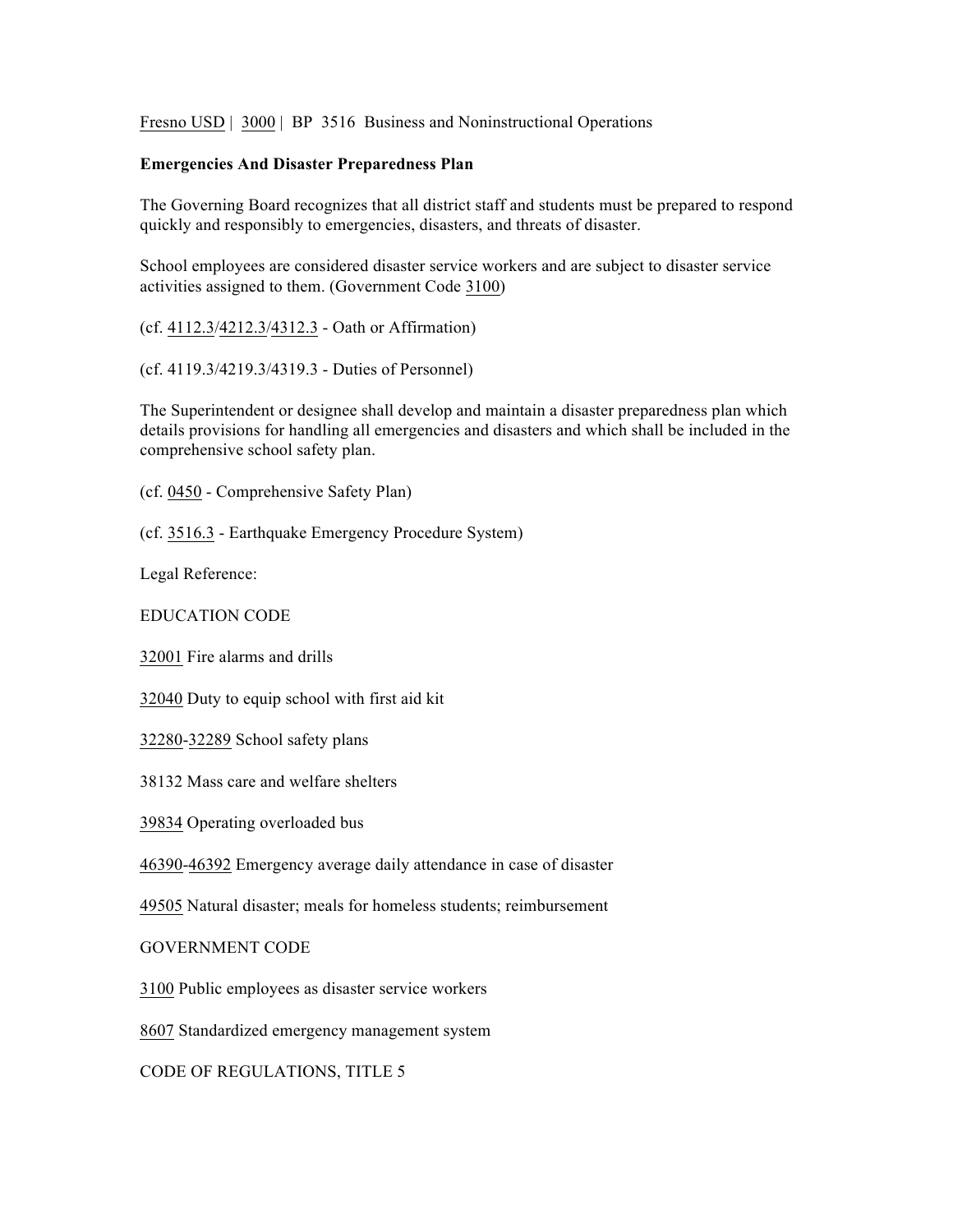550 Fire drills

560 Civil defense and disaster preparedness plans

CODE OF REGULATIONS, TITLE 19

2400-2450 Standardized emergency management system

Management Resources:

CSBA PUBLICATIONS

911! A Manual for Schools and the Media During a Campus Crisis, 2001

CDE PROGRAM ADVISORIES

0224.94 Contingency Planning for School Campus Emergencies, CIL: 93/94-04

GOVERNORS OFFICE OF EMERGENCY SERVICES

Standardized Emergency Management System (SEMS) Guidelines, March 1995

SEMS Approved Course of Instruction, March 1995

U.S. DEPARTMENT OF EDUCATION PUBLICATIONS

Practical Information on Crisis Planning: A Guide for Schools and Communities, May 2003

Early Warning, Timely Response: A Guide to Safe Schools, August 1998

WEB SITES

CSBA: http://www.csba.org

American Red Cross: http://www.redcross.org

California Department of Education, Crisis Preparedness: http://www.cde.ca.gov/ls/ss/cp

California Office of Emergency Services: http://www.oes.ca.gov

California Seismic Safety Commission: http://www.seismic.ca.gov

Federal Bureau of Investigation: http://www.fbi.gov

Federal Emergency Management Agency: http://www.fema.gov

U.S. Department of Education, Emergency Planning: http://www.ed.gov/admins/lead/safety/emergencyplan/index.html